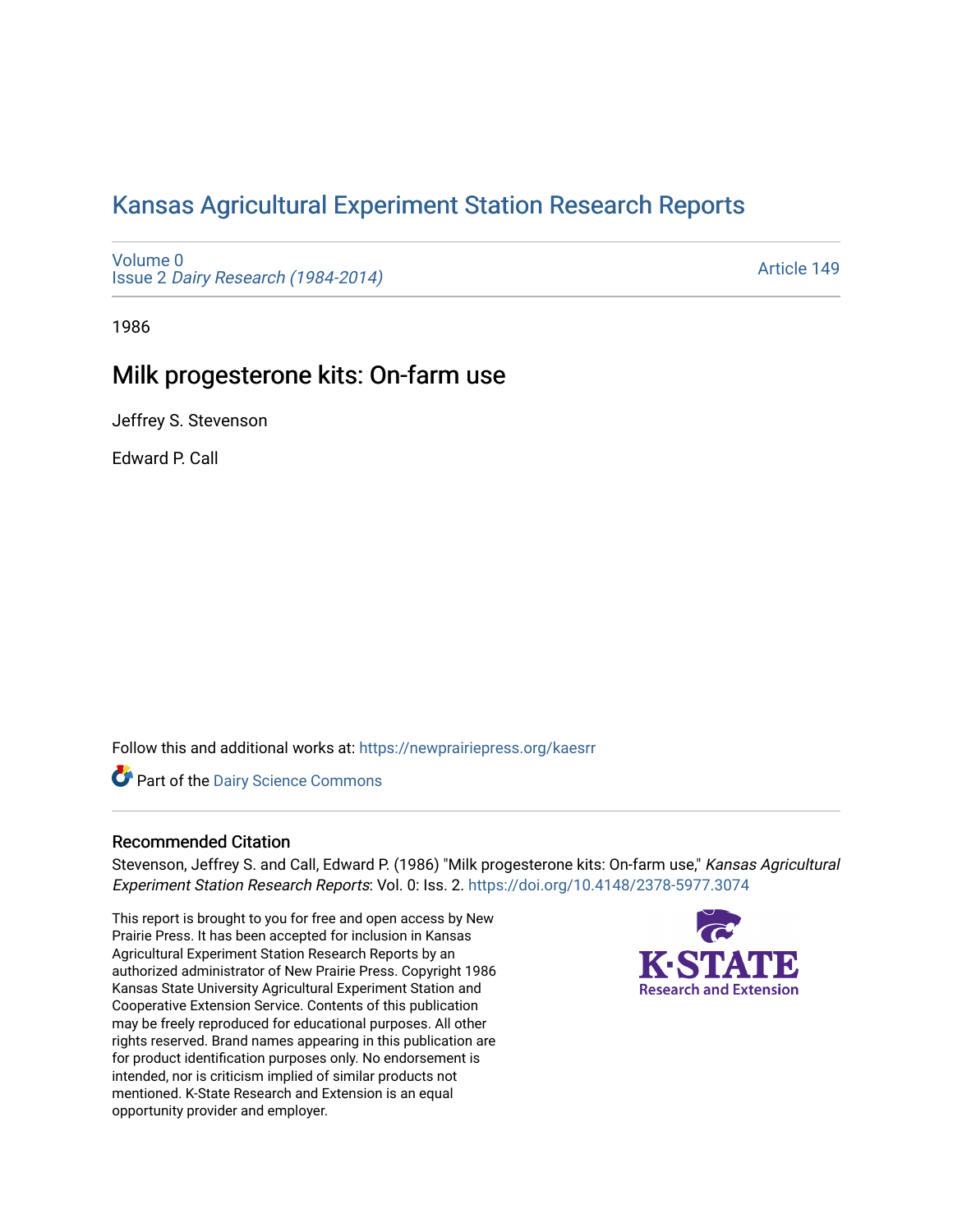## Milk progesterone kits: On-farm use

## **Abstract**

Diagnosing pregnancy in dairy cattle is an essential part of good management. The objective of this procedure is not to identify pregnant cows, but to identify the nonpregnant cows, those that become the breeding challenge. Economics dictate that verifying the pregnancy or "open" status of the cow is essential. Estimated losses of \$1 to \$3 per cow per day when conception is delayed beyond 85 days postpartum emphasize the importance of inseminating cows early to allow for 12 to 13-month calving intervals. A number of diagnostic tools are available and increasing scientific knowledge and technology will provide for improved pregnancy diagnosis in the future through use of cowside tests. These available procedures include: 1) continuous detection of estrus to identify inseminated cows that return to heat 18 to 24 days post breeding (repeat heats); 2) palpation of the uterus and its contents per rectum (sometime after day 35 of suspected pregnancy depending on the expertise of the clinician); 3) radioimmunoassays (RIA) of progesterone in milk, blood serum, and plasma; and 4) enzyme-linked immunoassays (ELISA) for progesterone in milk, blood serum, and plasma. At least five chemical cowside test kits are now available that use the ELISA-type tests for detecting progesterone in milk and one for blood serum in heifers (see reference 3).; Dairy Day, 1986, Kansas State University, Manhattan, KS, 1986;

## Keywords

Kansas Agricultural Experiment Station contribution; no. 87-88-S; Report of progress (Kansas Agricultural Experiment Station); 506; Dairy; Milk progesterone kits; Corpus luteum; Estrous cycle

## Creative Commons License



This work is licensed under a [Creative Commons Attribution 4.0 License](https://creativecommons.org/licenses/by/4.0/).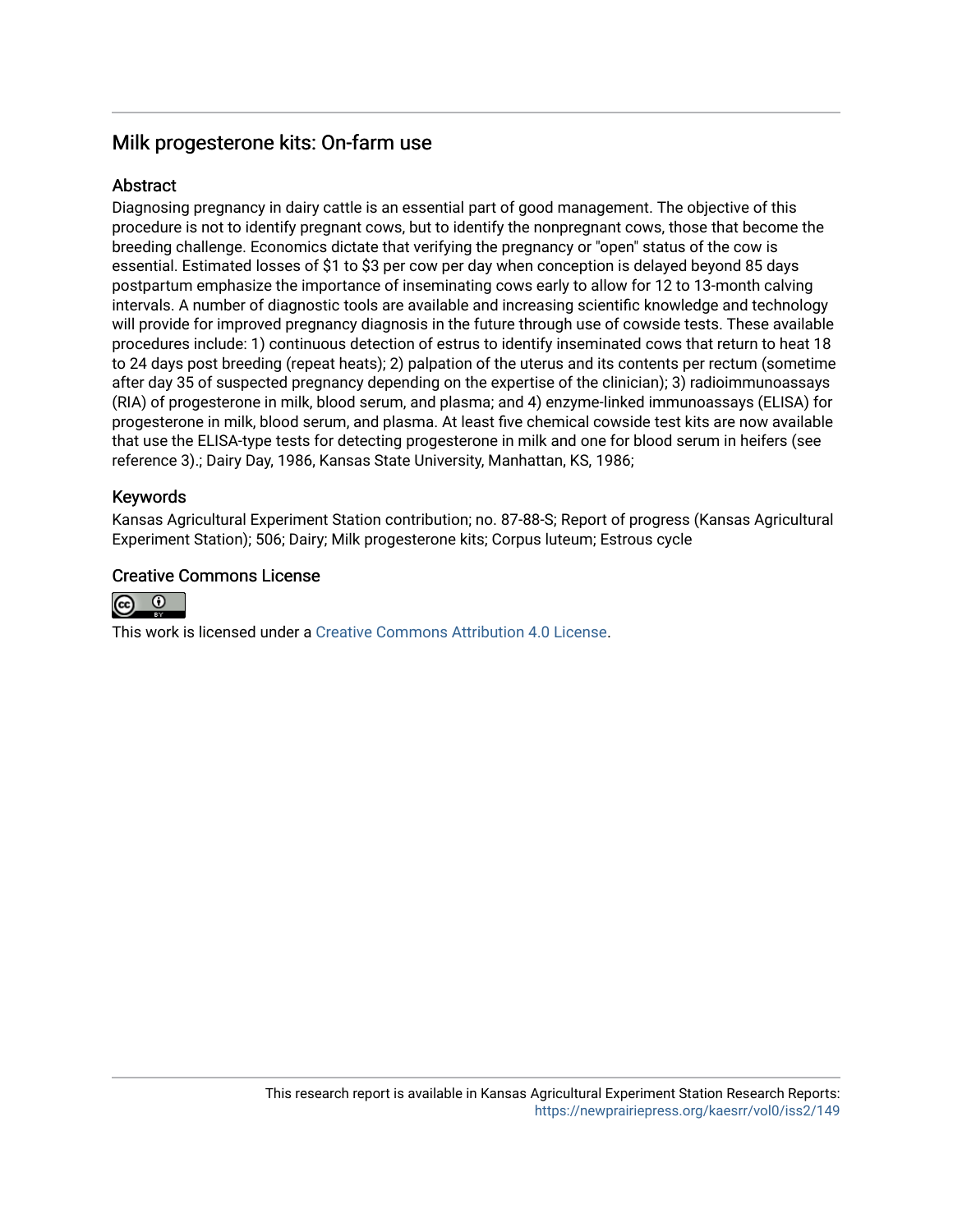

#### Background

Diagnosing pregnancy in dairy cattle is an essential part of good management. The objective of this procedure is not to identify pregnant cows, but to identify the nonpregnant cows, those that become the breeding challenge. Economics dictate that verifying the pregnancy or "open" status of the cow is essential. Estimated losses of \$1 to \$3 per cow per day when conception is delayed beyond 85 days postpartum emphasize the importance of inseminating cows early to allow for 12 to 13-month calving intervals.

A number of diagnostic tools are available and increasing scientific knowledge and technology will provide for improved pregnancy diagnosis in the future through use of cowside tests. These available procedures include: 1) continuous detection of estrus to identify inseminated cows that return to heat 18 to 24 days post breeding (repeat heats); 2) palpation of the uterus and its contents per rectum (sometime after day 35 of suspected pregnancy depending on the expertise of the clinician); 3) radioimmunoassays (RIA) of progesterone in milk, blood serum, and plasma; and 4) enzyme-linked immunoassays (ELISA) for progesterone in milk, blood serum, and plasma. At least five chemical cowside test kits are now available that use the ELISA-type tests for detecting progesterone in milk and one for blood serum in heifers (see reference 3).

### How They Work

Progesterone *is* a hormone that is produced by the corpus luteum (CL) or yellow body on the ovary. The CL develops from residual cells that remain at the site where the follicle ruptured on the ovarian surface and released the ovum (egg). Progesterone is secreted by the CL during the estrous cycle (detectable in milk or blood around 4 days after heat) and is present in milk or blood until the CL regresses (3 to 4 days before the next heat) or until the calf is born. Progesterone, as part of its normal metabolism and clearance from the blood, enters the mammary gland and is present in milk. The sampling procedure for the milk progesterone test relies on the fact that 21 to 24 days after insemination, concentrations of progesterone in milk, serum, or plasma will be low or nondetectable in cows that failed to conceive, whereas levels of progesterone should be comparably high in pregnant cows. A recent article described how the cowside milk progesterone works (see reference I).



**•** 

**--------------------------c::u**